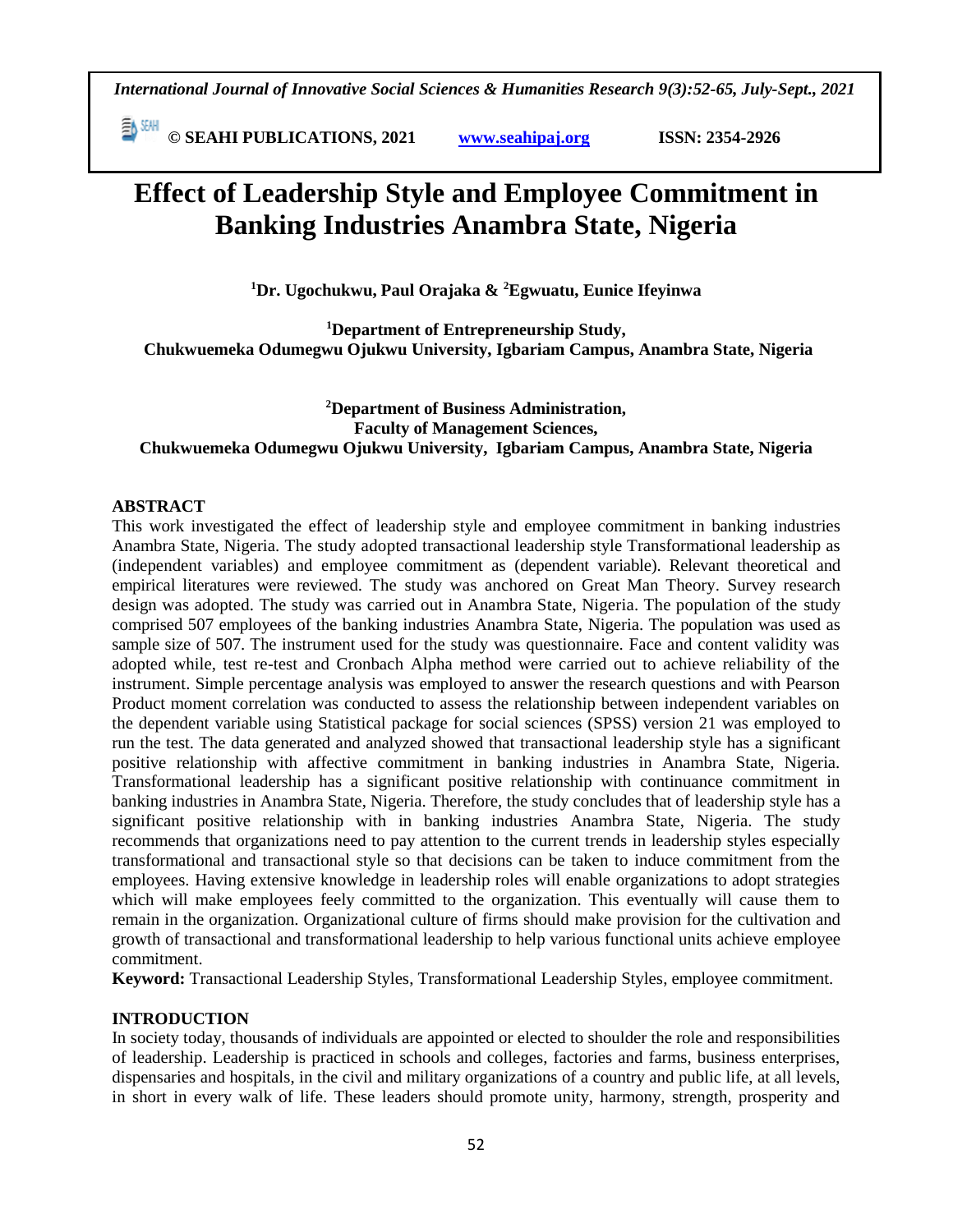happiness in society (Jain & Duggal, 2015). Organizations all over the world, in both the public and the private sectors, are established primarily to accomplish predetermined set goals and objectives. In achieving these goals and objectives, the role of the human elements (employees) cannot be achieving these goals and objectives, the role of the human elements (employees) cannot be overemphasized (Gberevbie, 2017). This is simply because organizations, irrespective of other resources (financial, land, technological) at their disposal, cannot achieve anything meaningful in terms of attaining its set goals, without the human resources galvanizing all other resources (Gberevbie, Joshua, Excellence-Oluye, & Oyeyemi, 2017). Leadership cannot be taught, though it can be learned and enhanced through coaching or mentoring. Education, job, life experience can shape leaders philosophy and psychology. Leaders steps up in times of crisis and is able to think and act creatively in difficult situations. Leaders despite the failures will continue with passion and innovation towards success. Leaders act in inspiring subordinates to perform and engage in achieving an objective or a goal (Mottoh, 201. However, several factors such as innovative remuneration structures, access to employee benefits, comfortable work environment, core values of an organization, career advancement opportunity, recognition, and employees' engagement, among others, have been adduced to be responsible for enhanced employee and organizational performance(Armstrong & Taylor, 2014; Popli & Rizvi, 2016). Moreover, studies have shown that top on the list responsible for employees' commitment has been leadership, which pertains to the style adopted by the leader and the impact it has on the commitment level of organizational workforce for performance (Yasir, Imran, Irshad, Mohamad, & Khan, 2016).

Today, organizational leaders in some part of the world have been accused of adopting leadership styles that favor the top-down, command and control technique in leading their subordinates, which most often than not causes negative reactions from their subordinates (employees) and hampers cordiality between both parties (Akinbode & Fagbohunde, 2012). The results of these styles of leadership would include the demotivation of staff and erosion of employees' commitment, among others. This is usually obvious when such employees have no immediate opportunity for whatever reason to leave the organization and they become emotionally detached from the organization (Nasurdin, Ahmad, & Razalli, 2014). The importance of leadership (especially the style adopted by the leader) and employee commitment to the achievement of either job or organizational goals becomes apparent and critical. Leadership has always been considered as a critical element and function of management, which helps manage the dedication level of employees within the organization and the attainment of organizational goals (Abasilim, Gberevbie, & Osibanjo, 2018). It has also been noted that the nexus between leadership styles and employees' commitment has received considerable scholarly attention. Most studies on leadership have recognized numerous sorts of leadership styles that leaders adopt in managing organizations (Kelly & MacDonald, 2019; Sudha, Shahnawaz, & Farhat, 2016; Yukl, 2013). Transformational leadership, transactional leadership, democratic leadership style, autocratic leadership and laissez-faire leadership styles have been classified as the most usually embraced styles utilized in organizational leadership studies (Abasilim, 2014; Rehman, Shareef, Mahmood, & Ishaque, 2012). Likewise, three major kinds of commitment (affective, normative, and continuance commitment) are exhibited by employees in organizations (Othman, Mohammed, & D'Silva, 2013). Also, most of the studies about the nexus between leadership styles (transformational leadership, transactional leadership, democratic leadership style, autocratic leadership) and employees' commitment have shown that there is a positive relationship between transformational leadership style, transactional leadership style, and employees' commitment, whereas laissez-faire leadership style has yielded a negative connection with employees' commitment, irrespective of the work settings (Abasilim, Gberevbie, & Osibanjo, 2018; Dariush, Choobdar, Valadkhani, & Mehrali, 2016).

This quantitative study assessed the impact of transformational and transactional leadership styles on the level of employee commitment in banking sector. Banking sector according to Ebong (2006) is an engine of economic growth and development globally all parts of the world. He observed that banking sector through its role promotes economic growth and mediating between the economic units that have surplus funds and those that require such funds to support their investment. He also pointed out that by pooling together such as savings; banks are able to achieve economies of scale with beneficial effects for their borrowing customers. However, for the Nigerian banking sector to play its vital roles of development in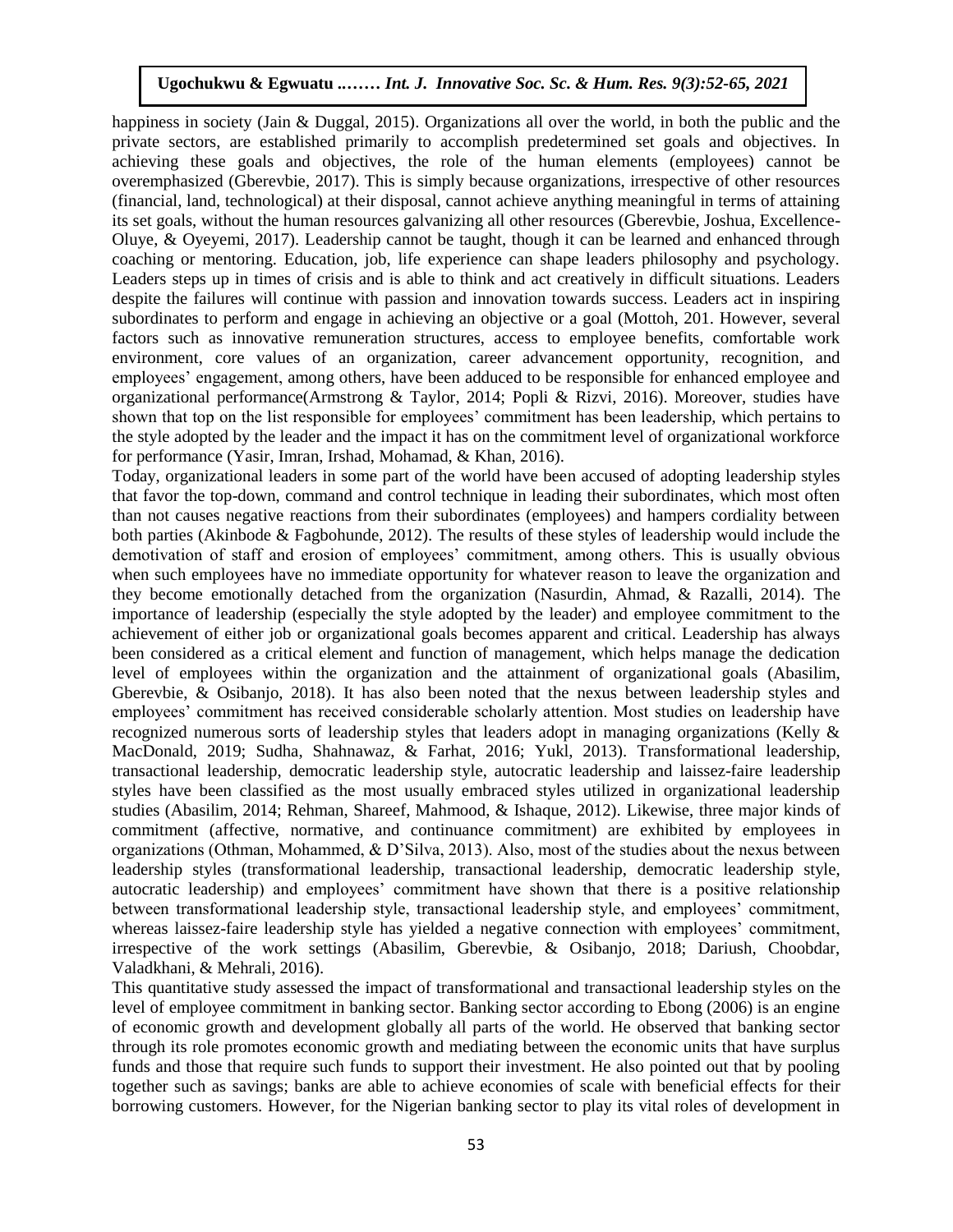the economy, the need for effective leadership that subscribes to proper business ethics is fundamental. Olayiwola (2009) in his statement pointed out that poor corporate governance in the Nigerian banking sector, for instance, is one of the major factors in virtually all known instances of a financial institution's distress in the country.

The success of many organizations is the performance and commitment of its employees. Analyzing the factors that impact employee commitment can contribute to the development of successful performance strategies. One possible effect on employee commitment is the complex relationship between employees and employers. An employee's understanding of the employee-employer relationship has a direct effect on organizational commitment and is critical to organizational performance (Jabeen, *et al* 2015). Understanding how leadership styles directly affect employee behavior is critical to organizational performance (Hong *et al.,* 2016). An examination of employee commitment and its relationship with leadership style provides leaders with information that could be used to better manage employee performance and overall achievement of organizational goals (Yahaya & Ebrahim, 2016). Yahaya and Ebrahim (2016) suggested that an employee's level of commitment is dependent on the characteristics of their leaders. Leadership characteristics that influence factors such as employee loyalty; motivation; acceptance; trust; work toward a common vision; and desire to stay with an organization, closely associate leadership with influencing organizational commitment (Clinebell, et al., 2013). This study is significant because it provides valuable insights into the current relationship between leadership styles and employees' commitment in banking industries in Anambra State, Nigeria.

#### **Statement of Problem**

Statement of Froblem<br>In Nigeria banking sectors, they are appeared to low commitment which leads to poor performance and innovation. Studies believes that leadership behaviour role on employee commitment remain an important aspect of management that needs to be tour exploring. The general problem to be addressed is that banking sector employees face possible employee-employer relationship changes on an annual basis. As defined, changes in the employee-employer relationship that are viewed by the employee as a breach in agreed upon promises, negatively impact organizational commitment (Salazar-Fierro & Bayardo, 2015).Additionally, Pradhan and Pradhan (2015)suggested significant positive relationships between both leadership style and organizational commitment and the contextual performance that adds to organizational performance. Since organizational commitment is positively related to employee and organizational performance, negative impacts to organizational commitment could result in reductions in employee and organizational performance (Setyaningrum 2017).Conversely, positive impacts to organizational commitment, resulting from leadership styles, could result in improved employee and organizational performance. The specific problem to be addressed is that leadership style can have a direct impact on the organizational commitment of banking sector employees who routinely face changes in the employee-employer relationship (Saha, 2016).Through an examination of organizational commitment and leadership style, leaders can determine how their style may be a factor impacting employee commitment. The focus of this study was to examine the relationship of leadership style and employees 'commitment in banking sector.

By so doing, it will confirm, reject, or modify the existing findings by previous scholars. It will also bridge the gap in the literature with respect to Nigeria's work context and contributes to knowledge in public administration, human resource management, organizational behavior, and organizational leadership studies, thereby extending the academic debate on the subject matter. Fasola, Adeyemi,& Olowe, 2013; Garg & Ramjee, 2013; Othman et al., 2013; Wiza & Hlanganipai, 2014; Yahchouchi, 2009While several researchers found a positive correlation between leadership style and organizational commitment, others found no relationship. Studies carried out by scholars so far have reported only on the relationship between leadership styles and employees' commitment in other sectors and countries (Dahie et al., 2017; Dariush et al., 2016; Garg & Ramjee, 2013; Gcaza et al., 2018; Mulugeta & Hailemariam, 2018; Wiza & Hlanganipai, 2014; Yahchouchi, 2009) with limited studies done within the Nigerian work context and in specific terms the banking industries in Nigeria (Abasilim et al., 2018, Fasola et al., 2013; Okonkwo et al., 2015; Othman et al., 2013). Although these studies have contributed to the understanding of the relationship that exists between leadership styles and employees' commitment, there is a gap as to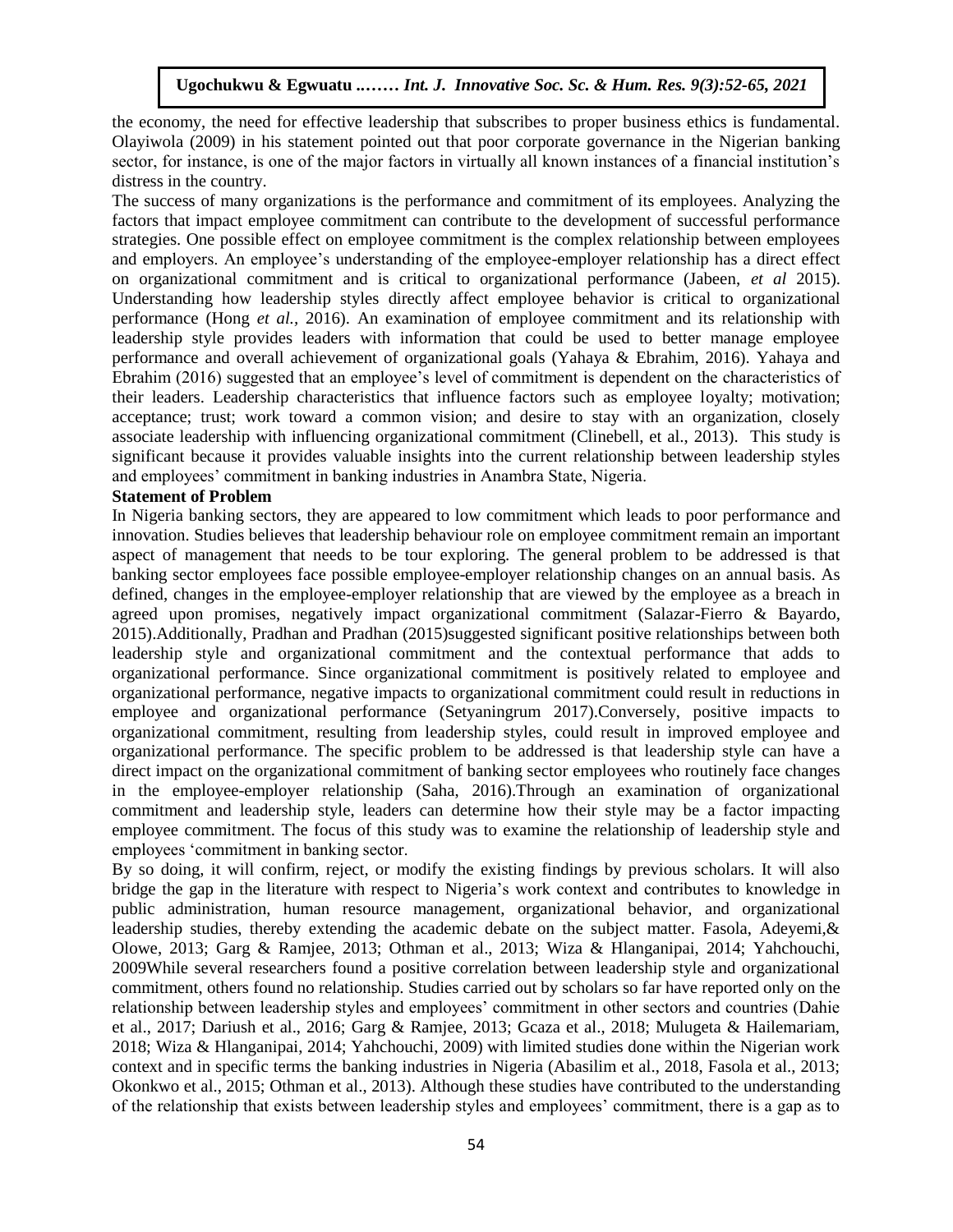whether the outcomes of previous studies hold way in Nigeria. It is on these premises that this study determines the relationship between leadership styles and employees' commitment in banking industries accommode the Company produced reaccomplexy and employees common<br>in Anambra State, Nigeria.

# **Objectives of the study**

The general objective of the study is to determine the relationship between leadership styles and employees' commitment in banking industries in Anambra State. The specific objectives are to:

- 1. Examine the relationship between transactional leadership style and affective commitment in banking industries in Anambra State, Nigeria.
- 2. Assess the relationship between transformational leadership and continuance commitment in banking industries in Anambra State, Nigeria.

# **Research Questions**

The following research questions have been articulated to guide the researcher in the pursuit of the objectives of the study.  $\frac{1}{2}$  wes or the study.

- 1. To what extent does transactional leadership style relate with affective commitment in banking industries in Anambra State, Nigeria?
- 2. To what extent does transformational leadership relate with continuance commitment in banking industries in Anambra State, Nigeria.

#### **Hypotheses**

Based on the objectives, the following hypotheses were proposed for this study.

 $H_{01}$ : Transactional leadership style has no significant positive relationship with affective commitment in  $\frac{1}{2}$ banking industries in Anambra State, Nigeria.

Ho2: Transformational leadership has no significant positive relationship with continuance commitment in banking industries in Anambra State, Nigeria

#### **LITERATURE REVIEW**

# **Conceptual Framework**

# **Leadership Styles**

The concept of leadership has generated lively interest, debate and occasional confusion as management thought has evolved. Even today, it is not easy to define leadership, and given the complexity of the subject, there is no general consensus about delimitation of the field of analysis. Bass (2009), definition of leadership is related to the purpose associated with the attempt to define it, and so presents a wide range of possibilities. Leadership can be seen as a group process, an attribute of personality, the art of inducing complaisance, an exercise of influence, a particular type of action or behaviour, a form of persuasion, a power relationship, an instrument to achieve goals, the result of an interaction, a differentiated role or initiation of a structure (Bass, 2009). The concept of leadership is defined, as the process of influencing the activities of an individual or a group in efforts toward goal accomplishment. According to Kotter (2000), without leadership, the probability of mistakes occurring increases and the opportunities for success become more and more reduced. For these same authors, and in this context, leadership allows cooperation, diminishes conflicts, contributes to creativity and has an integrating role, as it keeps people united even when not physically so. In this way, leadership, together with stimulants and incentives, promotes people's motivation towards achieving common goals, having a relevant role in the processes of forming, transmitting and changing organizational culture (Senge, 2009).

In the management point of view, leadership has been defined in terms of traits, behaviour, power and occupation of an administrative position. Leadership can also be seen in many ways it is not just a person or group of people in a high position, it is a process, in which a leader is indulged in many activities to achieve any goal (Clark, 2009). Effectiveness of any organization depends upon an effective leader and effective leader is that person who has an effective leadership style, leadership is an important factor for any organization or group which if not found, things will not move effectively. Many of the views assume that leadership involves a process whereby an individual exerts influence upon others in an organization context. Research results revealed that leadership style in a organizational exerts a major influence on the structure, strategy and the well being of the organizational (Jonathan et al, 2012). Leadership style refers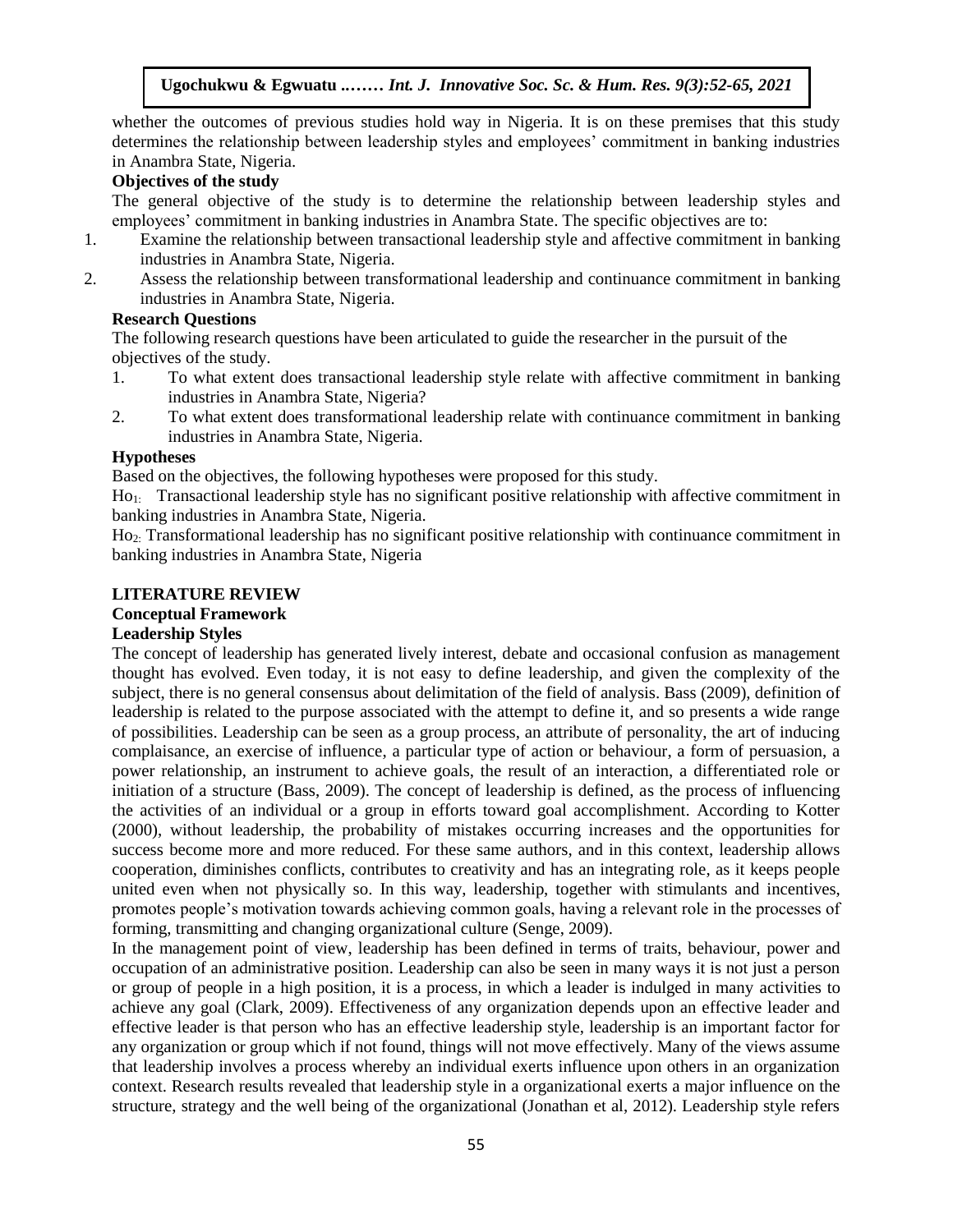to the ability to persuade others to seek defined objectives enthusiastically (Ehrhart, 2004). Leadership style has influence on employee's behaviour, commitment including their adoption of the organization style has influence on employee's behaviour, communent including their adoption of the organization<br>strategy and organizational value and has a link to both organizational outcomes and employees' work performance. It is the action of committing employees to contribute their best to the purpose of the organization. The quality and performance of managers are the key criteria in deciding Organizational Success. It is clear that the leadership style has influence of organizational culture and employee's behaviour, including their adoption of the company strategy, value and has been linked to both organizational outcome and employee work performance. Autocratic leadership style is a type of leadership which is characterized by authoritarian behaviour in which the leader applies force to get compliance from the subordinates. In participative leadership style the leader or manager takes into consideration the views, wishes and suggestions of all members of the organization before decisions are implemented. Here participative leadership style ensures a good working relationship between the subordinates and the management team. In free-rain leadership style subordinates are allowed maximum autonomy to carry out their jobs.

**Transactional leadership styles:** Transactional leadership is said to have taken place when one person bonds with others for the purpose of an exchange of valued things that could be political or economic or psychological in outlook (McCleskey, 2014). Transactional leaders are resulted oriented (Ivey and Kline, 2010). Followers satisfy the requirements of the leader for a prize in return or to avoid being punished for poor performance or failure to accomplish an objective (Bass et al., 2003). Consequently, transactional leadership is practicable as it focuses on achieving specified goals or objectives (Aarons, 2006). It is emphasized that transactional leaders do not concentrate on the individual development of a worker (Northouse, 2007). Rather, what is of great concern to transaction oriented leaders is the University of Ghana http://ugspace.ug.edu.gh 17 achievement of the objectives. Transactional leaders center on making task clear and offering punishment for poor performance and rewards for positive performance (McCleskey, 2014).

**Transformational leadership styles:** A transformational leader is a type of person in which the leader is not limited by his or her followers' perception. The main objective is to work to change or transform his or her followers' needs and redirect their thinking. Leaders that follow the transformation style of leading, challenge and inspire their followers with a sense of purpose and excitement (Shultz 2010). They also create a vision of what they aspire to be, and communicate this idea to others (their followers). Transformational leadership occurs when one or more persons engage with others in such a way that leaders and followers raise one another to higher level of motivation and morality (Burns, 2018). Therefore, Burns defined transformational leadership as a process and not a specific behavior.

#### **Employees Commitment**

Employees' commitment has a wide range of meanings, making the concept elastic. For Vance (2006), employee commitment is "both the willingness to persist in a course of action and reluctance to change plans, often owing to a sense of obligation to stay on course. Furthermore, Akanbi and Itiola (2013) see employee commitment as the degree to which employees identify with their organization and are given to adding value to accomplishing the set goals and objectives of their organization. It could likewise be alluded as how much a person identifies himself or herself as an employee of an organization and the amount of enthusiasm displayed in meeting up his or her job roles (Mensah, Akuoko, & Ellis, 2016). For Allen and Meyer (1996), employees' commitment resides in their psychological attachment to their organizations and this helps reduce the rate of turnover that would have occurred if they were not committed. That is to say, employee commitment is the mental state that ties both individual and manager, occupation and organization (Meyer & Allen, 1997). They further identified three types of employees' commitment (affective, continuance, and normative commitment). In clarifying what this type of commitment is, Ibrahim and Perez (2014) explained that affective commitment relates to emotional attachment of an employee to his organisation. Continuance commitment relates to an employee's intrinsic obligation as a result of organizational socialisation and the pressure to stay with the organisation. On the other hand, normative commitment refers to the employee's choice to stay with the organisation or change his job with the chance to incur a loss.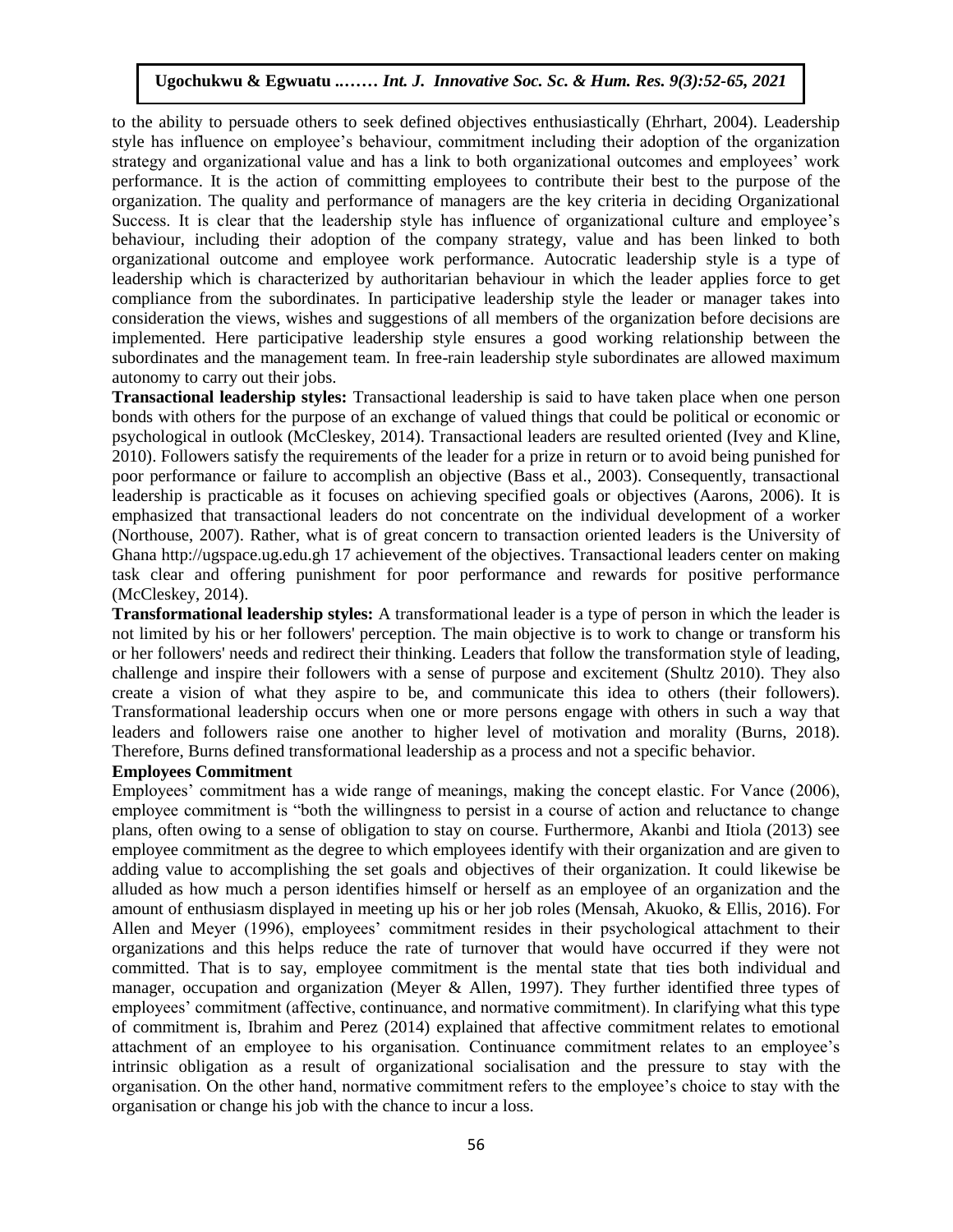Steyrer, Schiffinger and Lang (2008) defined organisational commitment as the relative strength of an individual, s identification with and involvement in a particular organization. In recent years, the concept attracted research attention in social sciences. The concept was used to explain workplace behaviours, for instance, staff turnover and absenteeism (Steyrer, Schiffinger & Lang, 2008). Committed employees are thought to believe that the values they share with the organization will provide them with a sense of personal satisfaction according to Romzek (2010). Buchanan (2014) viewed commitment as no less than a stipulation for successful social organization.

**Affective commitment:** The first dimension is attributable to emotional attachments. These are employees that – with strong affective commitment – carry on working for an organisation for the reason that they simply want to do so. Their organisations are likely to benefit more because of reduced absenteeism as well organisational citizenship behaviours (Avolio & Gardner, 2005; Hannah *et al.,* 2008; Albrecht & Andreetta, 2011). Employees with a strong emotional connection with their organisation work harder and perform better in their roles (Brotheridge et al., 2008) than those displaying continuance commitment.

**Continuance commitment:** The second dimension, continuance commitment, is attributable to economic benefits or fear of loss. In this case, employees evaluate the pros and cons of departure from their present benefits of real of loss. In this case, employees evaluate the pros and cons of departure from their present organisation (Steyrer, Schiffinger & Lang, 2008). If the perceived benefits of staying appear to outweigh the benefits expected from a new position or new organisation, then that solidifies the employees' commitment to the organisation. The benefits are in monetary form, role-related expertise attained over a long time as well as social networks (Steyrer, Schiffinger & Lang, 2008; Tatoglu, Demirbag & Erkutlu). Research suggested that continuance commitment is likely to increase with experience and age (Steyrer, Schiffinger & Lang, 2008). If employees had worked in an established, successful position and experienced several promotions in their organisation, obviously they were prone to be inclined to continuance commitment. Arugu Beveral promotions in their organisation, obviously they were

**Normative Commitment:** The final dimension is attributable to obligatory feelings. Employees with strong normative commitment demonstrate the highest level of loyalty even under unpleasant circumstances. They feel indebted to their organisation, and for that reason, they are not prone to leave, have low non-attendance/absenteeism and they are open to accept and commit to any change effected in their organisation (Brotheridge *et al.,* 2008). Prior research on organisational commitment and different types of leadership produced mixed results. For example, the results of a study conducted by Hayward, Goss and Tolmay (2004) found no correlation between transactional leadership and affective, continuance and normative commitment. Conversely, a study conducted by Allen and Meyer (1996) showed that a relationship exists between transactional leadership and continuance commitment, and the same study also found a low correlation coefficient linking transformational leadership and commitment.

#### **Theoretical Framework**

This study is anchored on The Great Man Theory by Stogdill, (1984). Early research on leadership tried to identify those traits which differentiated great persons in history from the general masses (Stogdill, 1984). The concern of 18th and 19th century philosophers pointed on great men rather than on situations (Spotts,1964).The Great Man theory presumed that leaders have unparalleled qualities not found amongst masses. It also presumed that leaders are born, not made. This theoretical view is considered to be the simplest, oldest, and most widely held notion of effective leadership. The theory ignores the past achievements of an organization and magnifies the greatness of executives in the organization. In other words, the theory implies that the success of an organization depends entirely on the greatness of its executives. According to this theory, it could be assumed that history was shaped entirely through the efforts of great men. In his study of 14 nations over a long period of time, Woods (1913) noted the influence of the man in the making of a nation. He posited that the man molded the nation in accordance with his abilities. The theory is not without weaknesses. Smith (1964) on his own criticized the theory in several ways. First, he stated that great leaders do not have universal traits in common and the application of those traits also happens in countless ways. Second, he stated that different traits are demanded and valued by different societies. For time immemorial, corporations have been covered by such diverse traits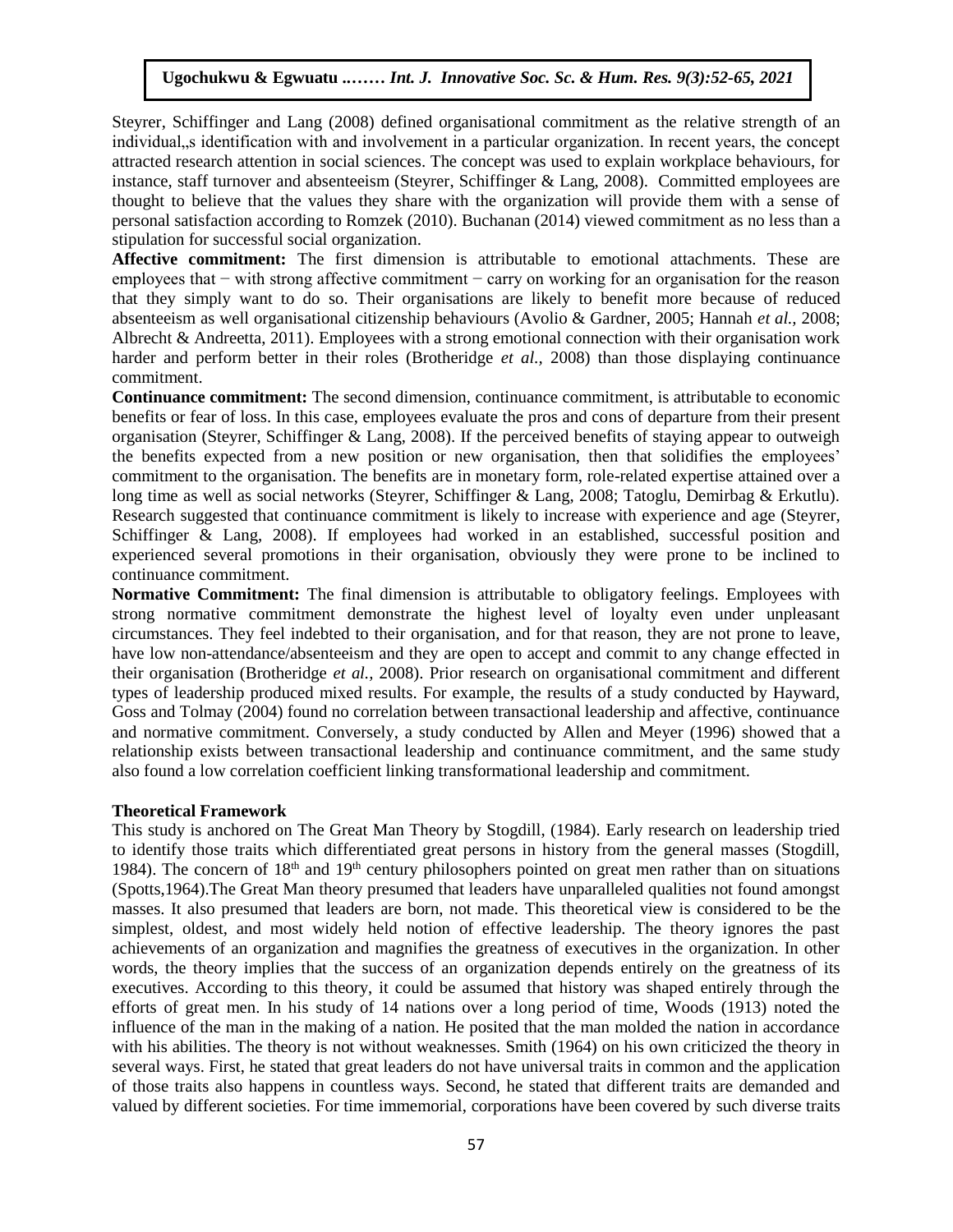of leaders. Smith argued further that in the same society, different organizations demand different traits and that within an organization different department would demand different traits.

One of the early notions of leadership, which is still popular in certain circle, is that leadership is an inborn quality. The Great Man Theory of leadership which asserts that leaders in general and great leaders in particular are born and not made. According to the theory, leadership calls for certain qualities like charm, persuasiveness, commanding personality, high degree of intuition, judgment, courage, intelligence, aggressiveness and action orientation which are of such a nature that they cannot be taught or learnt in a formal sense. One either has them or does not have them. Leadership qualities are carried in the genes. In other words, they are inborn, or- something inherited in family from generation-to-generation. Examples are drawn from such great leaders like Mahatma Gandhi, Mao Tse Tung, Kamal Ataturk, Abraham Lincoln, General de Gaulle and others. They were born natural leaders with built-in qualities of leadership and attained greatness by divine design. It is said that history is nothing but the biographies of great men and women. They were the ones who made history. They were great leaders of their time. It is contended that such men would have become leaders in any case because they were inherently endowed with leadership traits and skills. They were not trained in leadership nor did they acquire any leadership skills in their lives; such skills were natural to them. In other words, there was something in their anatomy, physiology and personality which marked them out from the common mass of mortals. They had an instinctive urge to assume leadership and had an inborn will to achieve greatness and success. People turned to them instinctively for inspiration, solace and support

#### **Empirical Review**   $\mathbf{A}$  . In the Montern society  $\mathbf{B}$  and  $\mathbf{B}$  and  $\mathbf{B}$

Udoh, (2020) studied personality traits and employee commitment. conceptual review/framework and theoretical review were used. The study adopted descriptive research design multiple regression analysis was used in testing the hypotheses Findings revealed that personality traits area is mirror to employee conduct and singular character that demonstrate the veracity of commitment in an organization. It was recommended that; Organizations should take big five personality traits into consideration. Employees' emotion (neuroticism) should be assessed timely to avoid negative relationship with job performance. Employer-employee relationship should be promoted.

Ki, Seung-Wan, and Suk, (2020) studied empowering leadership, risk-taking behavior, and employees' commitment to organizational change: The Mediated Moderating Role of Task Complexity. The data collection for this study was conducted through an online and online questionnaire from March to May 2019. Employees working in Korean manufacturing and service companies were used as participants. The finding revealed that risk-taking behavior is an important bridging mechanism, through which empowering leadership motivates employees to take proactive action despite fears and concerns about change. It is recommended that this finding should be considered as an important psychological mechanism leading to commitment to organizational Change.

Abiodun, John and Nathaniel, (2019) studied leadership behaviour and worker performance in the Nigeria construction industry. The data for the study was collected from supervisors and site workers drawn from construction firms in Lagos, Nigeria. A multifactor structured questionnaire was administered as nonprobabilistic convenience and random sampling technique was used in the selection of the participants across construction sites to assess the leadership behaviour adopted and its influence on construction site worker productivity. The adoption of laissez-faire leadership behaviour results in negative correlation with construction worker performance, and concluded that the success of construction projects depends on the project manager and its employees; leadership qualities, therefore, are critical to the construction industry participants to ensure the timely delivery of construction works. The following were recommended; The construction industry needs to employ workers who possess leadership traits ,who can lead the team both efficiently and effectively to achieve the goal of the project and that of the construction firm; The top management of construction firms needs to recognize the factors influencing the performance of its workers and adopt tactical options to address them, the Construction firms can apply the combination of both transactional and transformational leadership behaviours but not laissezfaire leadership style when carrying out its administrative duties.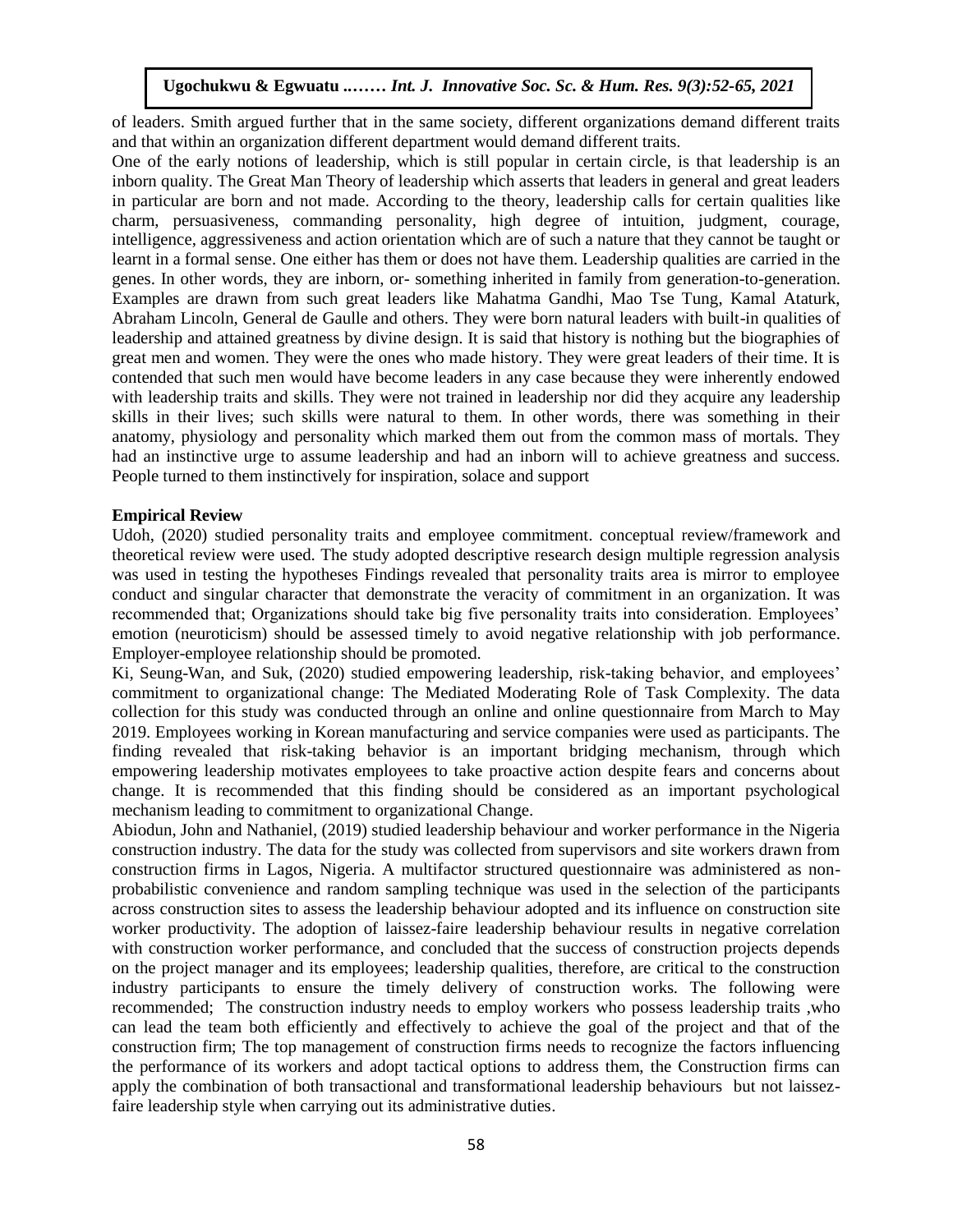Eddy(2019) examined the Relationship between Employee Commitment and Job Performance. Reviewed work done based on other scholars/articles. The result showed that there is positive and significant relationship between commitments to supervisors and performance. It means that commitment to supervisors become a good predictor to performance than commitment to organizations. Committed employees have a vital role in organizations for its surviving and its competing in the rapidly changing world. Therefore, managers should make programs in order to improve the leadership capabilities of supervisors so that employees' commitment can be increased. Efforts to internalize the values of supervisors and organizations through socialization and team building are very important.

Kenku, Ojiji, and Ishola, (2018) studied organisational differences in employees' job commitment and its relationship with leadership styles and job satisfaction in Nigeria. A survey of four hundred and fiftyseven (457) employees of private and public sector organizations offering financial services was undertaken using a structured self-report questionnaire. One hundred and eighty-four (40.3%) of the respondents were from private organizations and two hundred and seventy-three (59.7%) were from public organizations. The age of the respondents ranged from 22 to 54years with a mean age of 35.77years and standard deviation of 12.76 years. There were 259 (56.7%) males and females 198(43.3%). Data was analysed using Pearson Product Moment Correlation analysis (PPMC) and t-test for independence measure. The result demonstrated that there were significant positive relationships between transformational leadership style, transactional leadership style, job satisfaction, and organizational commitment. The following were recommended; Managers should apply the mix of both transformational and transactional styles of leadership, but with due consideration to the situation and nature of work assigned. Also, this study should be replicated using the same type of organizations but different commitment measures. Since the limitation of the study therefore relied on only organisation located in Abuja. Larger domain of study would certainly be needed to throw more light on the studied variables.  $-2$ S.

Da-Silva, Simone, and Darly (2018). Managers' Leadership Style and the Commitment of their Team Members: Associating Concepts in Search of Possible Relations. The method chosen was quantitative and a survey was conducted. The data were collected through the application of two questionnaires. Descriptive statistics, CHAID analysis and person's correlation were used in the analysis. The correlation between the managers' leadership styles with relationship orientation and the affiliate component of commitment was significant. There is a positive relationship between the task orientation and the normative commitment. There is a positive relation between situational leadership style and affective commitment, as well as between this style and the general commitment. New studies should be carried out in order to confirm some of the results considered significant. Examples are: Relationship between the organizational commitment and leadership constructs, with a focus on commitment and the relationship style. The relationship between commitment and aspects of respondent profiles regarding gender and generation.

# **Summary of the Literature**

The literature was review under conceptual framework; theoretical framework, theoretical exposition and empirical review. The conceptual framework deals with the definition of concept, while the theoretical framework was anchored on The Great Man Theory by Stogdill, (1984). The theoretical exposition examined the relationship between transactional leadership style and affective commitment, transformational leadership style and continuance commitment, democratic leadership style and normative commitment, autocratic leadership style and value commitment. The empirical review was summarized under wobmatric analysis. Empirical evidence on the effect of leadership styles on employee commitment was mixed. Also, not much has been done in measuring leadership styles and employee commitment especially within Anambra State, context. Also none of the studies have comprehensively covered banking sector in Anambra State thereby exposing a knowledge gap. Therefore, the present study improved on the previous ones by examining the effect of leadership styles on employee (transactional leadership style, transformational leadership style, democratic leadership style, autocratic leadership style on affective commitment, continuance commitment, normative commitment and value commitment).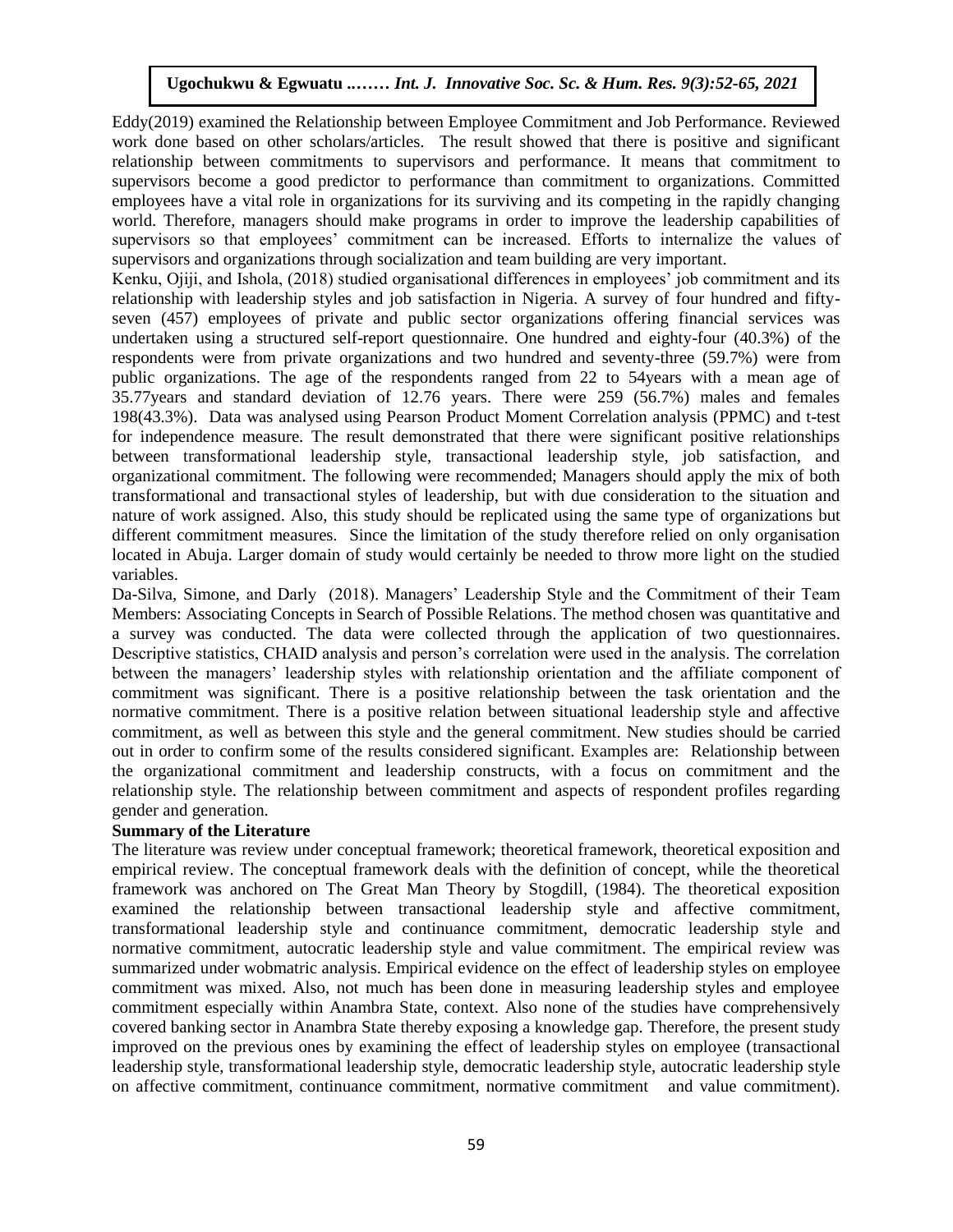Based on the foregoing, this study examined the effect of leadership styles and employee commitment in the Nigerian banking sector in Anambra State.

#### **METHODOLOGY**

#### **Research Design**

The research adopted survey research design. Survey design was appropriate because it helped to describe, examine, analyze, and interpret the variables that exist in the study. This study was carried out in Anambra State, Anambra is a state in southeastern part of Nigeria. The population of the study comprises 507 of the banks in Awka, Nnewi and Onitsha in Anambra State. Owing to the large number of Examples of the stands in Franch, the will also singular intended stated of this computer of Bank Branches in the study area (Awka, Nnewi and Onitsha), the researcher decided to use one branch of the bank from each of the nineteen Banks in each of the town (Awka Nnewi and Onitsha) in Anambra State. The simple size was 507 using the entire population. A total of five hundred and fifty seven copies of questionnaires were distributed to the respondents, out of which five hundred were properly filled and found relevant to the study. Therefore, the analysis was based on the five hundred relevant copies.

This study made use of primary data**.** The instrument employed for data collection was the questionnaire constructed by the researcher. The researcher used face and content validity in this research work. To ensure consistency of the developed instrument, Cronbach Alpha was used for instruments to yield multiple scored responses and having different sections that require section by section reliability. This method is appropriate since it involved a single administration of the instrument therefore it yielded greater internal consistency. The research instruments were deemed reliable if the reliability coefficient is between 0.7 and 0.8. The result shows that the instrument has a correlation coefficient of 0.8, hence the instrument is reliable. Simple linear regression analysis was conducted to assess the relative predictive power of the independent variables on the dependent variable. The statistical package for social sciences  $(SPSS)$  version 21 was employed to test the hypotheses.

#### **PRESENTATION AND ANALYSIS OF DATA**

In this section, the data generated from the employee of the all the sampled banks were presented, analyzed and interpreted. Data relevant in answering the research question and testing the hypotheses were presented in tables1 and 2 below.

**Research Question One:** *To what extent does transactional leadership style relate with affective commitment in banking industries in Anambra State, Nigeria?*

| anctive communities in banking muusities in Anambia State |                          |                 |                |                |  |  |
|-----------------------------------------------------------|--------------------------|-----------------|----------------|----------------|--|--|
|                                                           |                          | <b>Frequenc</b> | <b>Percent</b> | Valid          |  |  |
|                                                           |                          |                 |                | <b>Percent</b> |  |  |
| Valid                                                     | Agree                    | 200             | 40             | 40             |  |  |
|                                                           | <b>Strongly Agree</b>    | 130             | 26             | 26             |  |  |
|                                                           | Neutral                  | 90              | 18             | 18             |  |  |
|                                                           | Disagree                 | 50              | 10             | 10             |  |  |
|                                                           | <b>Strongly Disagree</b> | 30              |                |                |  |  |
|                                                           | Total                    | 500             | 100            |                |  |  |

**Table 1 Respondents View on the Opinion on the effect of transactional leadership style relate with affective commitment in banking industries in Anambra State**

Source: Field Survey, 2021/SPSS

Table 1 shows that 40% of the respondent agrees that transactional leadership style relate with affective commitment in banking industries in Anambra State, Nigeria, 26% strongly agree, 18% are neutral, 10 % disagree while 16% of respondents strongly disagree.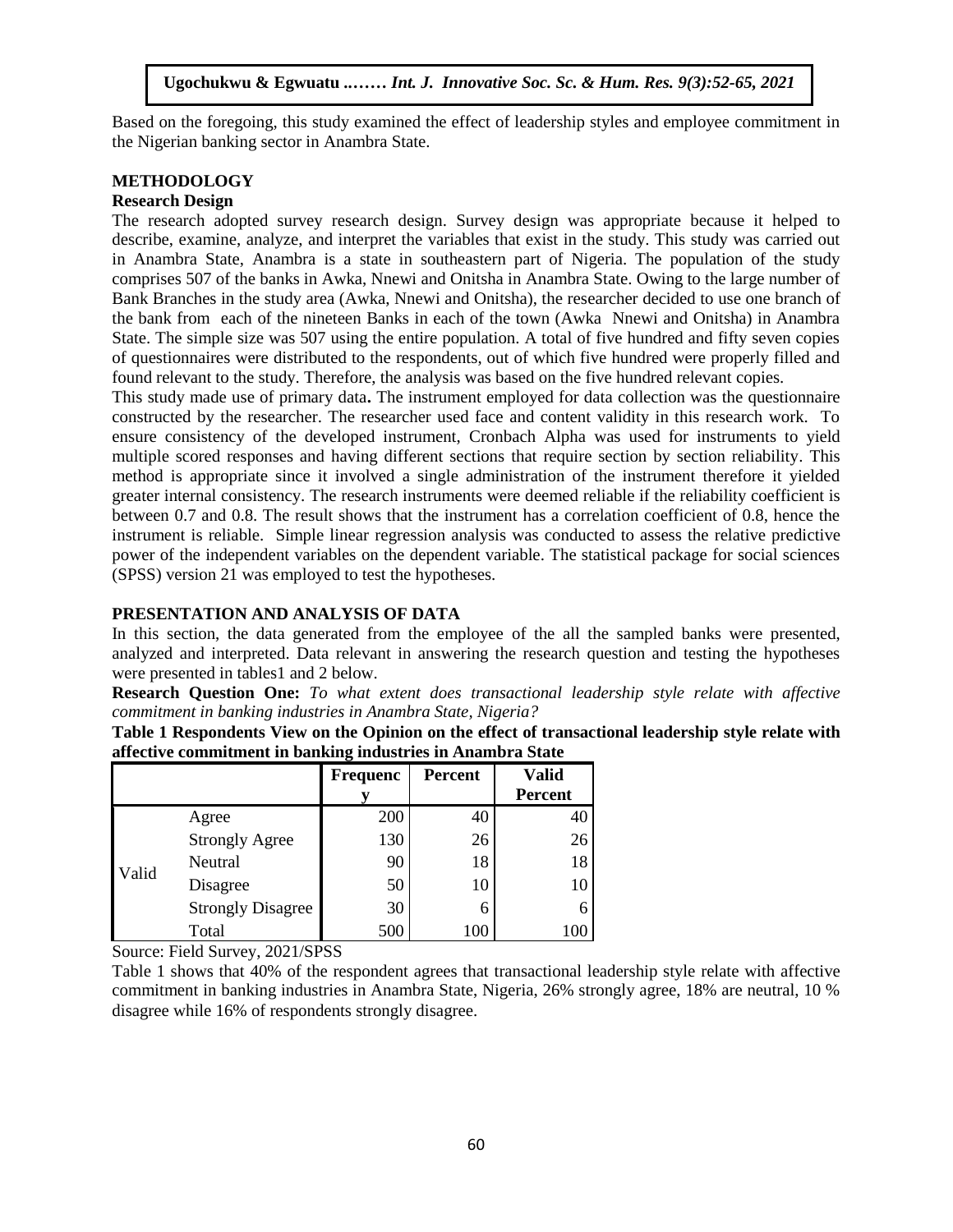**Research Question Two:** *To what extent does transformational leadership relate with continuance commitment in banking industries in Anambra State, Nigeria*?

**Table 2: Respondents View on the effect of transformational leadership relate with continuance commitment in banking industries in Anambra State**

|       |                          | <b>Frequency</b> | Percent | <b>Valid Percent</b> |
|-------|--------------------------|------------------|---------|----------------------|
| Valid | Agree                    | 201              | 40.2    | 40.2                 |
|       | <b>Strongly Agree</b>    | 190              | 38      | 38                   |
|       | Neutral                  | 60               | 12      | 12                   |
|       | Disagree                 | 30               | O       | n                    |
|       | <b>Strongly Disagree</b> | 19               | 3.8     | 3.8                  |
|       | Total                    | 500              | 100     | 100                  |

Source: Field Survey, 2020/SPSS

Table 1 reveals that greater percentage 40.2% of respondents agree that transformational leadership relate with continuance commitment in banking industries in Anambra State, Nigeria, 38% strongly agree, 12% are neutral, 6% disagree while 3.8 % of respondents strongly disagree.

# **Testing of Hypotheses**

**Testing of Hypotheses**<br>Hypotheses' testing is necessary in order to ascertain the authenticity or negativity of the assumption or claims made by the researcher before the actual investigation was carried out. As earlier stated in chapter three, the statistical tool adopted for testing the hypothesis formulated for the study is Pearson Product Correlation Method.

#### **Hypotheses One**

H0: Transactional leadership style has no significant positive relationship with affective commitment in banking industries in Anambra State, Nigeria.

banking muusures in Anamora State, Nigeria.<br>H<sub>01</sub>: Transactional leadership style has a significant positive relationship with affective commitment in banking industries in Anambra State, Nigeria.

**Decision Rule:** in interpreting the strength of relationship between the variables, the guideline given by Osisioma (2009): from 0.0 to  $\pm$  0.2 = slight/no correlation, 0.2 to  $\pm$  0.4 = low correlation, 0.6-0.8 = strong correlation and  $0.9$  to  $\pm 1.0$  = very strong/perfect correlation

| Table 3: Result of Pearson product-moment correlation analysis between Transactional leadership |  |  |
|-------------------------------------------------------------------------------------------------|--|--|
| style and affective commitment                                                                  |  |  |

| <b>Correlations</b>     |                                                              |                         |                   |  |  |
|-------------------------|--------------------------------------------------------------|-------------------------|-------------------|--|--|
|                         |                                                              | <b>Transactional</b>    | <b>Affective</b>  |  |  |
|                         |                                                              | <b>Leadership Style</b> | <b>Commitment</b> |  |  |
| <b>Transactional</b>    | Pearson Correlation                                          |                         | $.769**$          |  |  |
| <b>Leadership Style</b> | $Sig. (2-tailed)$                                            |                         | .000              |  |  |
|                         | N                                                            | 350                     | 350               |  |  |
| <b>Affective</b>        | <b>Pearson Correlation</b>                                   | $.769**$                |                   |  |  |
| <b>Commitment</b>       | $Sig. (2-tailed)$                                            | .000                    |                   |  |  |
|                         |                                                              | 350                     | 350               |  |  |
|                         | **. Correlation is significant at the 0.05 level (2-tailed). |                         |                   |  |  |

# **Source: Field Survey, 2021**

#### **Interpretations**

Table 3 presents result of Pearson Product Moment Correlation (PPMC) test on the relationship between Transactional leadership style and affective commitment in banking industries in Anambra State, Nigeria. The correlation table revealed that there is a strong and significant positive relationship between Transactional leadership style and affective commitment ( $r = 0.769$ ,  $p < 0.05$ ). This implies that transactional leadership style helps to increase affective commitment in banking industries. Therefore, the finding indicates that there is a significant positive relationship between E-service quality security and Euser satisfaction. Based on this result, the null hypothesis one  $(H<sub>01</sub>)$  which states that there is no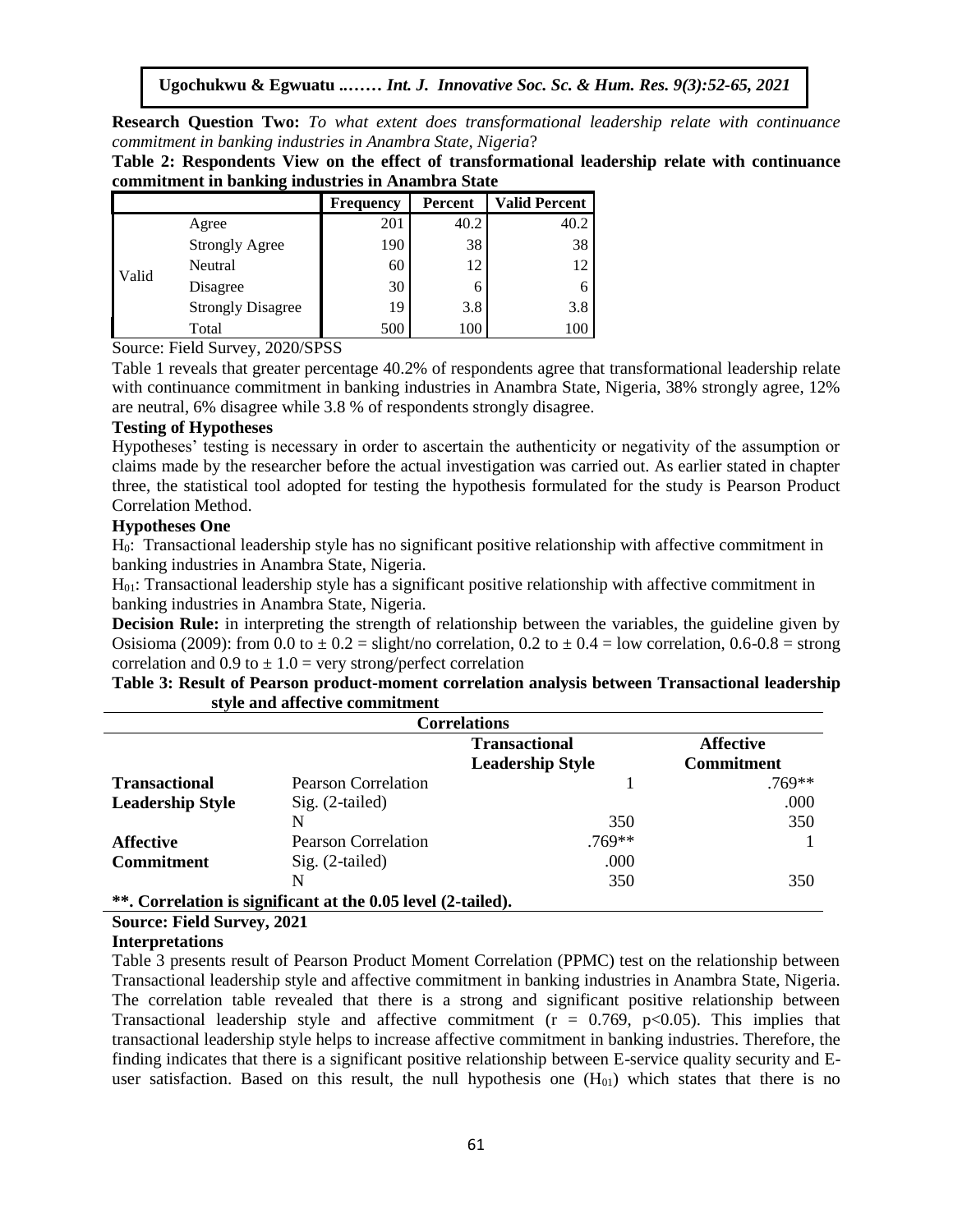significant relationship between Transactional leadership style and affective commitment in banking industries in Anambra State, Nigeria is hereby rejected.<br>Hynotheses Two

#### **Hypotheses Two**

H0: Transformational leadership has no significant positive relationship with continuance commitment in banking industries in Anambra State, Nigeria

 $H<sub>01</sub>$ : Transformational leadership has a significant positive relationship with continuance commitment in banking industries in Anambra State, Nigeria.

**Decision Rule:** in interpreting the strength of relationship between the variables, the guideline given by Osisioma (2009): from  $\overline{0.0}$  to  $\pm 0.2$  = slight/no correlation,  $0.2$  to  $\pm 0.4$  = low correlation,  $0.6$ - $0.8$  = strong correlation and  $0.9$  to  $\pm 1.0$  = very strong/perfect correlation

|                                              |  |  |  |  |              |  |  | Table 4: Result of Pearson product-moment correlation analysis between Transformational |
|----------------------------------------------|--|--|--|--|--------------|--|--|-----------------------------------------------------------------------------------------|
| <b>Leadership and Continuance Commitment</b> |  |  |  |  |              |  |  |                                                                                         |
|                                              |  |  |  |  | Correlations |  |  |                                                                                         |

| <b>Transformational</b><br><b>Continuance</b><br><b>Commitment</b><br><b>Leadership Styles</b> | Correlations |  |  |  |  |  |  |
|------------------------------------------------------------------------------------------------|--------------|--|--|--|--|--|--|
|                                                                                                |              |  |  |  |  |  |  |
| $.790**$<br>Pearson Correlation<br><b>Transformational</b>                                     |              |  |  |  |  |  |  |
| .000<br>$Sig. (2-tailed)$<br><b>Leadership Styles</b>                                          |              |  |  |  |  |  |  |
| 500<br>500<br>N                                                                                |              |  |  |  |  |  |  |
| $.790**$<br><b>Pearson Correlation</b><br><b>Continuance</b>                                   |              |  |  |  |  |  |  |
| .000<br>$Sig. (2-tailed)$<br><b>Commitment</b>                                                 |              |  |  |  |  |  |  |
| 500<br>500<br>N                                                                                |              |  |  |  |  |  |  |
| **. Correlation is significant at the 0.05 level (2-tailed).                                   |              |  |  |  |  |  |  |

**Source: Field Survey, 2021**

# **Interpretations**

The correlation in Table 3 shows that there is a significant relationship between transformational leadership and continuance commitment in banking industries in Anambra State, Nigeria. The Pearson's product moment correlation coefficient values reveal a strong positive and significant correlation between transformational leadership and continuance commitment ( $r = .790$ , at  $p < 0.05$ ). This implies that an increase in transformational leadership will increase continuance commitment in banking industries in Anambra State, Nigeria. Based on the findings, the study therefore rejects the null hypothesis two  $(H_{02})$ which states that there is no significant relationship between transformational leadership and continuance commitment in banking industries in Anambra State, Nigeria

# **DISCUSSION OF FINDINGS**

This study examined the effect of leadership style and employee commitment in banking industries Anambra State, Nigeria. The data generated and analyzed showed that transactional leadership style has a significant positive relationship with affective commitment in banking industries in Anambra State, Nigeria. This finding agrees with the finding of Gumusluoglu & Ilsev, 2009; Bushra, Usman & Naveed, 2011 which shoes that transformational leader's focus on relationships to ensure employee commitment and collectivism. The findings also tell with the findings of Bowditch and Buono, 2010, Bass, 2010 in their empirical studies conducted to support the effects of transformation a leaders 'behaviours prove that transactional leadership style has a significant positive relationship with employee commitment.

The study also reveals that transformational leadership styles has a significant positive relationship with continuance commitment in banking industries in Anambra State, Nigeria. This finding is in line with the submission of Bass, 2015; Katz and Kahn, 2008 that view transformational leadership styles as achiever of greater commitment from subordinates since they are able to inspire their subordinates to raise their capabilities for success and develop subordinates innovative problem solving skills. The finding also supported by Barling 2016 and Abiodun 2019 their study reveals that transformational leadership styles has a significant positive relationship with continuance commitment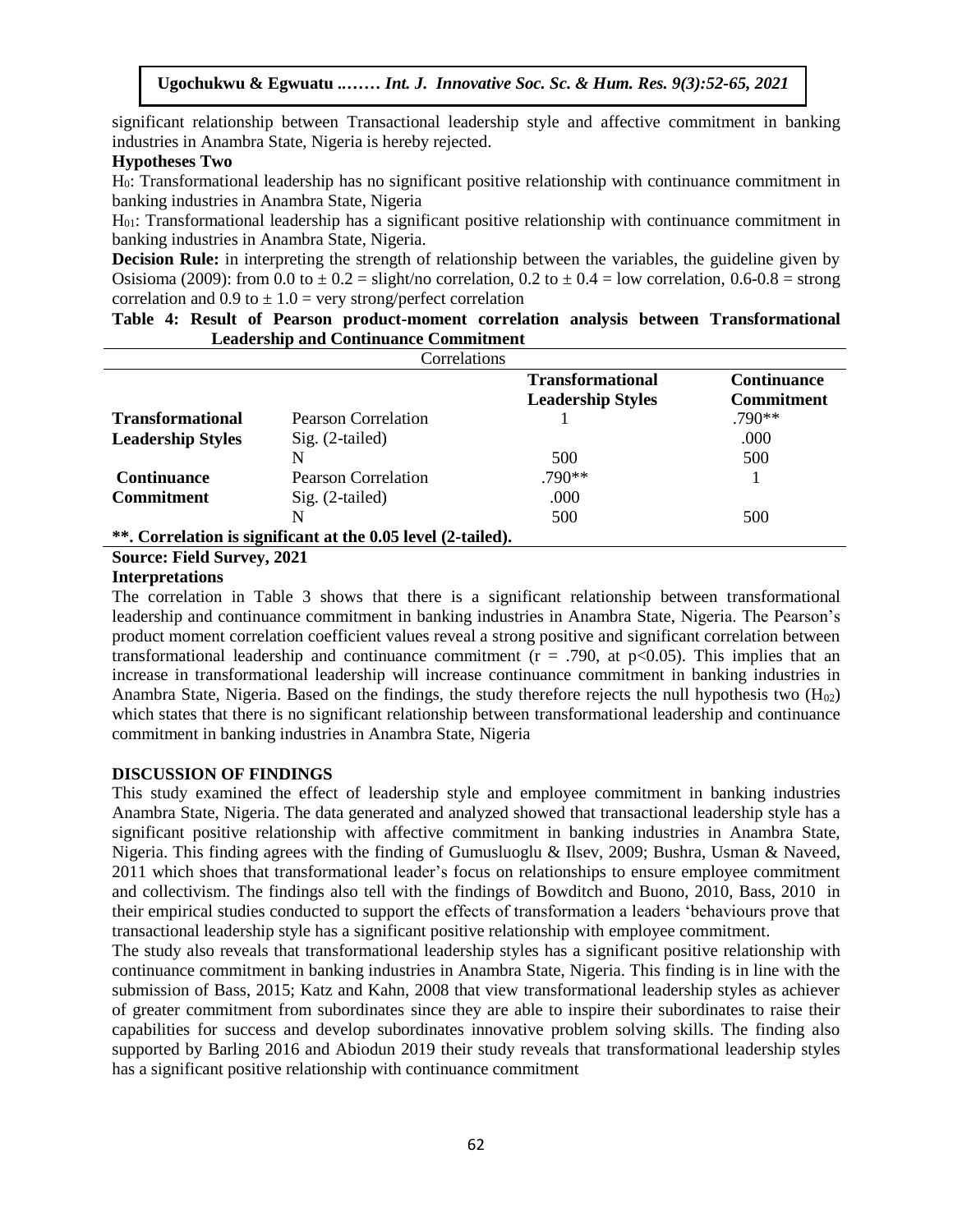# **Summary Findings**

This study examined the effect of leadership style and employee commitment in banking industries Anambra State, Nigeria. The data generated and analyzed showed that

- 1. Transactional leadership style has a significant positive relationship with affective commitment in banking industries in Anambra State, Nigeria.
- 2. Transformational leadership has a significant positive relationship with continuance commitment in herbite in Arque St. Words banking industries in Anambra State, Nigeria.

#### **CONCLUSION**

This study examined the effect of leadership style and employee commitment in banking industries Anambra State, Nigeria. The data generated and analyzed showed that transactional leadership style has a significant positive relationship with affective commitment and transformational leadership has a significant positive relationship with continuance commitment in banking industries in Anambra State, Significant positive relationship with continuance communicity in danking measures in Financia Batte,<br>Nigeria. Therefore, the study concludes that of leadership style has a significant positive relationship with in banking industries Anambra State, Nigeria.

# **RECOMMENDATIONS**

- 1. Organizations need to pay attention to the current trends in leadership styles especially transformational and transactional style so that decisions can be taken to induce commitment from the employees. Having extensive knowledge in leadership roles will enable organizations to adopt emproyees. The ing encentric this weege in teachering tores will enable eigenmentations to adopt them to remain in the organization.
- 2. The researcher recommends that organizational culture of firms should make provision for the cultivation and growth of transactional and transformational leadership to help various functional units achieve employee commitment.

### **REFERENCES**

- Abasilim, U. D., Gberevbie, D. E. & Osibanjo, O. A. (2019).Leadership Styles and Employees' Commitment: Empirical Evidence from Nigeria. *Journals.Sagepub.com*/home. 1,(15),1-15
- Abiodun, K. O., Adebiyi, J. &Olatunde, N. A. (2019).Leadership behaviour and worker performance in the Nigerian construction industry. Journal of values-based leadership,.12(13). 1-17.
- Agha, N. C., Nwekpa, K. C. &Eze, O. R. (2017).Impact of ethical leadership on employee commitment in nigeria-a study of innoson technical and industrial company limited Enugu, Nigeria. In*ternational Journal of Development and Management Review*.12(1)..202-214
- Ali, N. E., Ghasemi, R. A. &Tabrizi, A. T. (2014). The relationship between management credibility and affective commitment in consultant engineering firms: evidence from Iranian organization. Procedia social and behavioral sciences.Vol.143. pg.947-952.
- Barling, J., Weber, T. & Kelloway, E. K. (2019). Effects of transformational leadership training and attitudinal and financial outcomes: A field experiment. Journal of Applied Psychology, 81(6), 827- 832.
- Bass, B.M. (2005). Leadership and performance beyond expectations. New York, NY: The Free Press. pp. 14,121–124.
- Bass, M. B. (2015). Leadership and performance beyond expectations. New York: Free Press.
- Bateh, J. &Heyliger, W. (2014). Academic administrator leadership styles and the impact of faculty job satisfaction, Journal of leadership education, DOI 1012806/V13/12/R3
- Burg-Brown,S.A. (2016).The relationship between leadership styles and organizational performance moderated by employee job satisfaction in united states government agencies(10240572) (Doctoral dissertation). Retrieved from ProQuest Dissertations and Theses database. (10240572)
- Çetin, M., Karabay, M. E. & Mehmet, N. E. (2012). The Effects of Leadership Styles and the Communication Competency of Bank Managers on the Employee's Job Satisfaction: The Case of Turkish Banks, Journal of Procedia - Social and Behavioral Sciences, Volume 58(12):227–235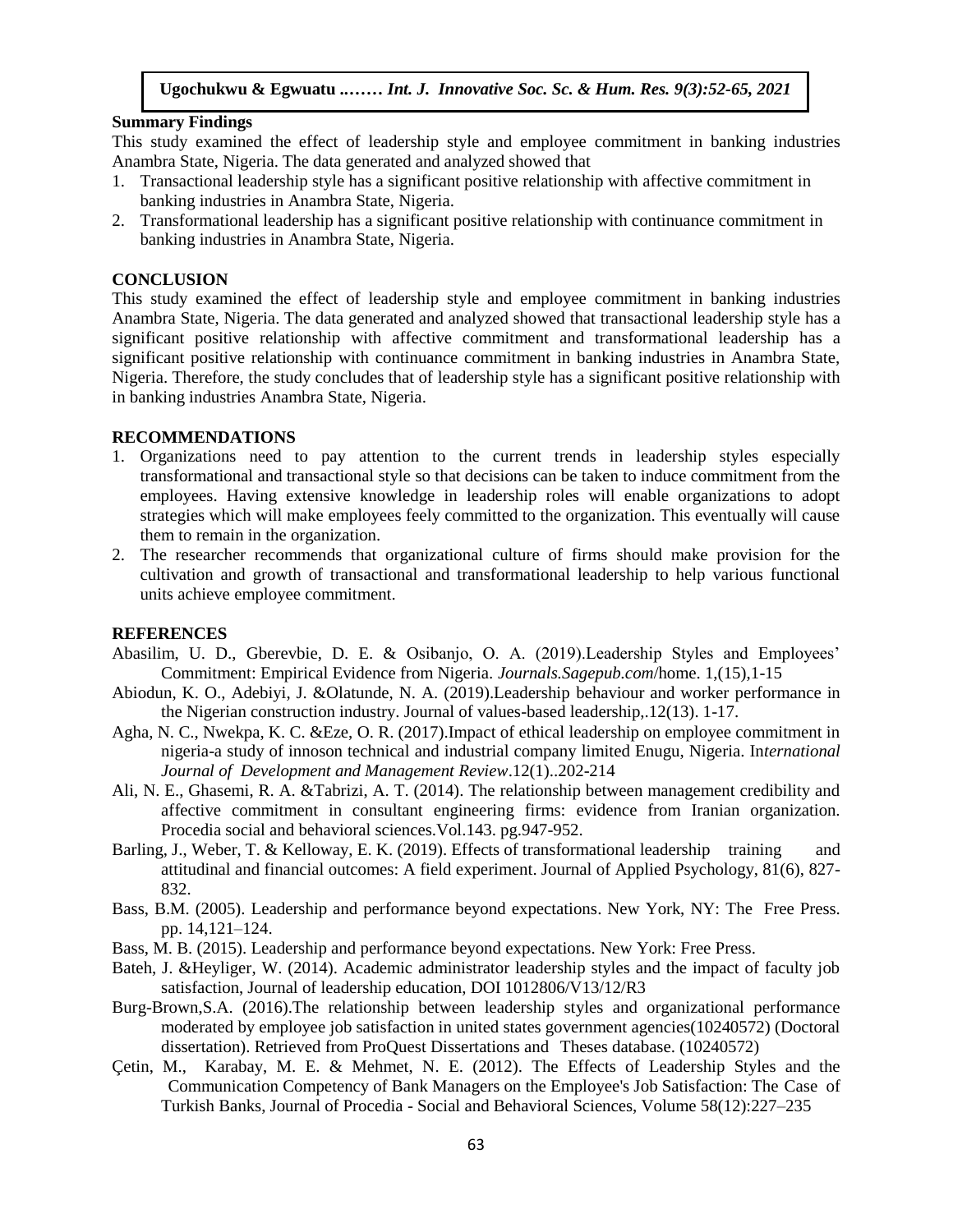- Chika, E. D, Dominic, S. & Samuel, Y. (2017). The Impact of Leadership Style on Organizational Productivity: A cases study of national hospital, Abuja. Global Journal of Human Resource  $M$ anagement  $5(8)$ . $Pg.13-35$
- Conger, J. A. (2019).Charismatic and Transformational Leadership in Organizations: An Insider's Perspective on these Developing Streams of Research. The Leadership Quarterly, vol.10, no.2, pp. 145-179.  $145-179.$
- Currivan, D. B. (2019). The causal order of job satisfaction and organizational commitment in models of employee turnover. *Human resource Management Review* 4:495-524.
- Da-Silva, P. L., Nunes, S. C. & Andrade, D. F. (2018).Managers leadership style and the commitment of their team members: associating concepts in search of possible relations. Revista Brasileira De Gestao Negocios, Review of Business Management. Pg.291-311.
- Ekung,S., Oluseun, O.& Ebong,U. (2015). Influence of leadership traits on team performance as correlates of success in construction project delivery. Civil Engineering and Urban Planning: An *International Journal* (CiVEJ),2(2), 23.
- Emmanuel, Y. A. (2016). Immediate supervisors' leadership behaviour and employees' organizational commitment: do pay and promotion mediate the nexus? Int. journal of business and social  $r = \text{research.Vol.6}(8)$ .  $Pg.61-73$
- Faiza, A. B., Ibrahim, D. & Helavalada, W. (2018). Factors influencing innovative behaviour of teachers in secondary schools in the north east of Nigeria. Traektoriâ Nauki= Path of Science. 4(3), 1007-1017.
- Science. 4(3), 1007-1017.<br>Fasola, O. S., Adeyemi, M. A. & Olowe, F. T. (2013). Exploring the relationship between transformational, transactional leadership style and organizational commitment among Nigerian banks employees. Int. journal of academic research in economics and management sciences. Vol.  $2(6)$ . Pg.  $96-107$ .
- Ghasabeh, M. S., Soosay, C., & Reaiche, C. (2015). The emerging role of transformational leadership. The Journal of Developing Areas, 49(6), 459-467. doi:10.1353/jda.2015.0090
- Hackman, M. Z., & Johnson, C. E. (2016). Leadership: A communication perspective (2nd ed.). Prospect Heights, IL: Waveland Press
- Hartog, D.N.D., Muijen, J.J. & Koopman, V. (2017). Transactional vs. transformational leadership: an analysis of the MLQ. Journal of Occupational and Organizational Psychology, 70: 19-34.
- Irefin, P. & Mohammed, A. M. (2014). Effect of employee commitment on organizational performance in coca cola Nigeria limited Maiduguri, Borno state. IOSR Journal of Humanities and social sciences. 19(3), 33-41
- Jabeen, F., Behery, M., & Abu, E. H. (2015). Examining the relationship between the psychological contract and organisational commitment: The mediating effect of transactional leadership in the UAE context. *International Journal of Organizational Analysis*, 23(1), 102-122.
- Kanter, R.M. (2018). Commitment and Social Organization: A study of Commitment Mechanisms in Utopian Communities. *Journal of American Sociological View*, 3(3).449-517.
- Kelman, H.C. (2018). Compliance, Identification, and Internalization: Three Process of Attitude Change. *Journal of Conflict Resolution*. 2, 51-60.
- Kenku, A. A., Ojiji, O. O. &Ishola, A. A. (2018).Organisational Differences in Employees' Job Commitment and its Relationship with Leadership Styles and Job Satisfaction in Nigeria. *African Journal for the Psychological Study of Social.* 21(2), 132-140.
- Ki, B. J., Seung-Wan, K. and Suk, B. C. (2020). Empowering Leadership, Risk-Taking Behavior, and Employees' Commitment to Organizational Change: The Mediated Moderating Roleof Task Complexity. 1(2), 23-40
- Mauri, T. (2017). Why leadership styles matter. Strategic Direction, 33(1), 1-4. doi:10.1108/SD- 10- 2016-0141
- O'Reilly, C A. & Chatman, J, A. (1986).Organizational commitment and psychological attachment: The effects of compliance, identification and internalization on pro-social behavior, *Journal of Applied Psychology,* 71, 492-198.